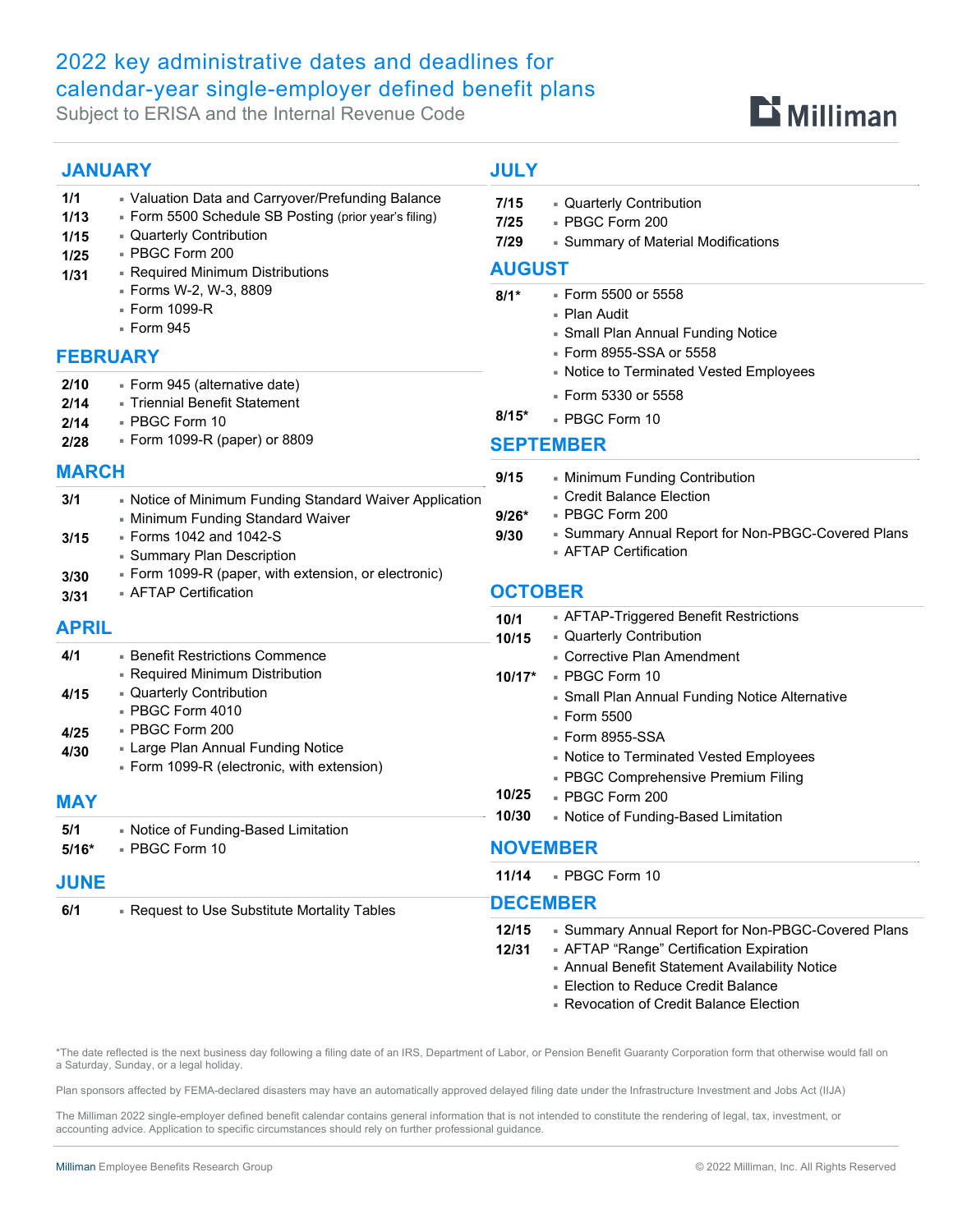#### 2022 Key Administrative Dates and Deadlines for Calendar-Year Single-Employer Defined Benefit Plans

Subject to ERISA and the Internal Revenue Code

| <b>DATE</b> | <b>ITEM</b>                                                                                          | <b>ACTION</b>                                                                                                                                                                                                                                                                                                                                                                                         |
|-------------|------------------------------------------------------------------------------------------------------|-------------------------------------------------------------------------------------------------------------------------------------------------------------------------------------------------------------------------------------------------------------------------------------------------------------------------------------------------------------------------------------------------------|
| 1/1         | <b>Valuation Data and</b><br><b>Carryover/Prefunding</b><br><b>Balance</b>                           | For plans with 100 or more participants, collect participant data for the January 1, 2022, valuation from<br>the plan sponsor. The plan asset data is used to calculate the carryover and/or prefunding balance as of<br>January 1, 2022.                                                                                                                                                             |
| 1/13        | Form 5500 Schedule SB<br><b>Posting</b>                                                              | Latest date to post 2020 Form 5500 and Schedule SB on plan sponsor's intranet site; the deadline is within<br>90 days of actual filing date.                                                                                                                                                                                                                                                          |
| 1/15        | <b>Quarterly Contribution</b>                                                                        | Due date for fourth required quarterly contribution for plan year 2021; cash contributions or a signed<br>election to use available carryover and/or prefunding balances.                                                                                                                                                                                                                             |
| 1/25        | PBGC Form 200                                                                                        | File Pension Benefit Guaranty Corporation (PBGC) Form 200 if plan sponsor failed to make a January 15,<br>2022, required contribution that resulted in more than \$1 million in cumulative unpaid contributions.                                                                                                                                                                                      |
| 1/31        | <b>Required Minimum</b><br><b>Distributions</b>                                                      | For participants who previously commenced age 70-1/2 or age 72, whichever is applicable, required<br>minimum distributions (RMDs) pay any increase to reflect additional benefits that accrued in 2021.                                                                                                                                                                                               |
| 1/31        | Forms W-2, W-3, 8809                                                                                 | Send 2021 IRS Form W-2 to employees who are "active participants" in a qualified plan unless IRS<br>approved an extension. File these W-2s with Social Security Administration using Form W-3, unless<br>granted a 30-day extension using Form 8809.                                                                                                                                                  |
| 1/31        | Form 1099-R Electronic<br>Filing                                                                     | Provide IRS Form 1099-R to recipients of 2021 distributions unless a 30-day extension request on Form<br>8809 is filed.                                                                                                                                                                                                                                                                               |
| 1/31        | <b>Form 945</b>                                                                                      | File IRS Form 945 to report income tax withheld from 2021 distributions.                                                                                                                                                                                                                                                                                                                              |
| 2/10        | Form 945 (alternative date)                                                                          | File IRS Form 945, if the withholding taxes on 2021 distributions were paid in full.                                                                                                                                                                                                                                                                                                                  |
| 2/14        |                                                                                                      | Triennial Benefit Statement For plans that last provided the triennial benefit statement for the 2016-2018 period, provide the Pension<br>Protection Act (PPA) triennial benefit statements to participants for the 2019-2022 period. Statements are<br>due 45 days after the end of the prior plan year in written, electronic, or any other appropriate form that is<br>accessible to participants. |
| 2/15        | <b>PBGC Form 10</b>                                                                                  | File PBGC Form 10 if the January 15, 2022, required quarterly contribution was missed by more than 30<br>days, unless PBGC Form 200 was already filed or a waiver applies.                                                                                                                                                                                                                            |
| 2/28        | Forms 1099-R Paper Filing<br>or 8809                                                                 | File Copy A of 2021 IRS Form 1099-R using Form 1096 unless a 30-day extension request on Form 8809 is<br>filed.                                                                                                                                                                                                                                                                                       |
| 3/1         | <b>Notice of Minimum</b><br><b>Funding Standard Waiver</b><br><b>Application</b>                     | Earliest date of the 14-day advance period to notify plan participants, beneficiaries, alternate payees,<br>employee organizations, and the PBGC of a planned application for a waiver of the 2021 minimum funding<br>standard.                                                                                                                                                                       |
| 3/15        | <b>Minimum Funding</b><br><b>Standard Waiver</b>                                                     | Deadline to apply for a waiver of 2021 minimum funding standard, if sponsor will be unable to make the<br>2021 required contribution and will meet the conditions to qualify for a funding waiver.                                                                                                                                                                                                    |
| 3/15        | Form 1042 and 1042-S                                                                                 | Due to the IRS to report, respectively, income tax withheld from distributions made to nonresident aliens<br>and retirement plan distributions made to nonresident aliens.                                                                                                                                                                                                                            |
| 3/30        | <b>Summary Plan Description</b><br>(SPD)                                                             | Deadline to provide an SPD to an individual who became a plan participant on January 1, 2022; otherwise<br>within 90 days of a participant becoming covered by the plan or after first receiving pension benefits.                                                                                                                                                                                    |
| 3/31        | extension, or electronic)                                                                            | Form 1099-R (paper, with Transmit paper copies of 2021 Form 1099-R to IRS using Form 1096 if deadline was extended by Form<br>8809. File copies of 2021 IRS Form 1099-R electronically, unless a 30-day request using Form 8809 is<br>filed on time.                                                                                                                                                  |
| 3/31<br>and | <b>AFTAP Certification (prior</b><br>to 9/30/22 final<br>certification)                              | If the 2022 adjusted funding target percentage (AFTAP) is not certified by March 31, 2022, then the 2021<br>AFTAP minus 10 percentage points is deemed to apply for purposes of triggering IRC section 436 benefit<br>restrictions beginning April 1, 2022, and until a subsequent certification determines that the plan's funded<br>ratio is sufficient to remove the benefit restrictions.         |
| 4/1         | <b>Benefit Restrictions</b><br>Commence (if 3/31/22<br><b>AFTAP trigger is less</b><br>than $80\%$ ) |                                                                                                                                                                                                                                                                                                                                                                                                       |

\*The date reflected is the next business day following a filing date of an IRS, Department of Labor, or Pension Benefit Guaranty Corporation form that otherwise would fall on a Saturday, Sunday, or a legal holiday

Plan sponsors affected by FEMA-declared disasters may have an automatically approved delayed filing date under the Infrastructure Investment and Jobs Act (IIJA)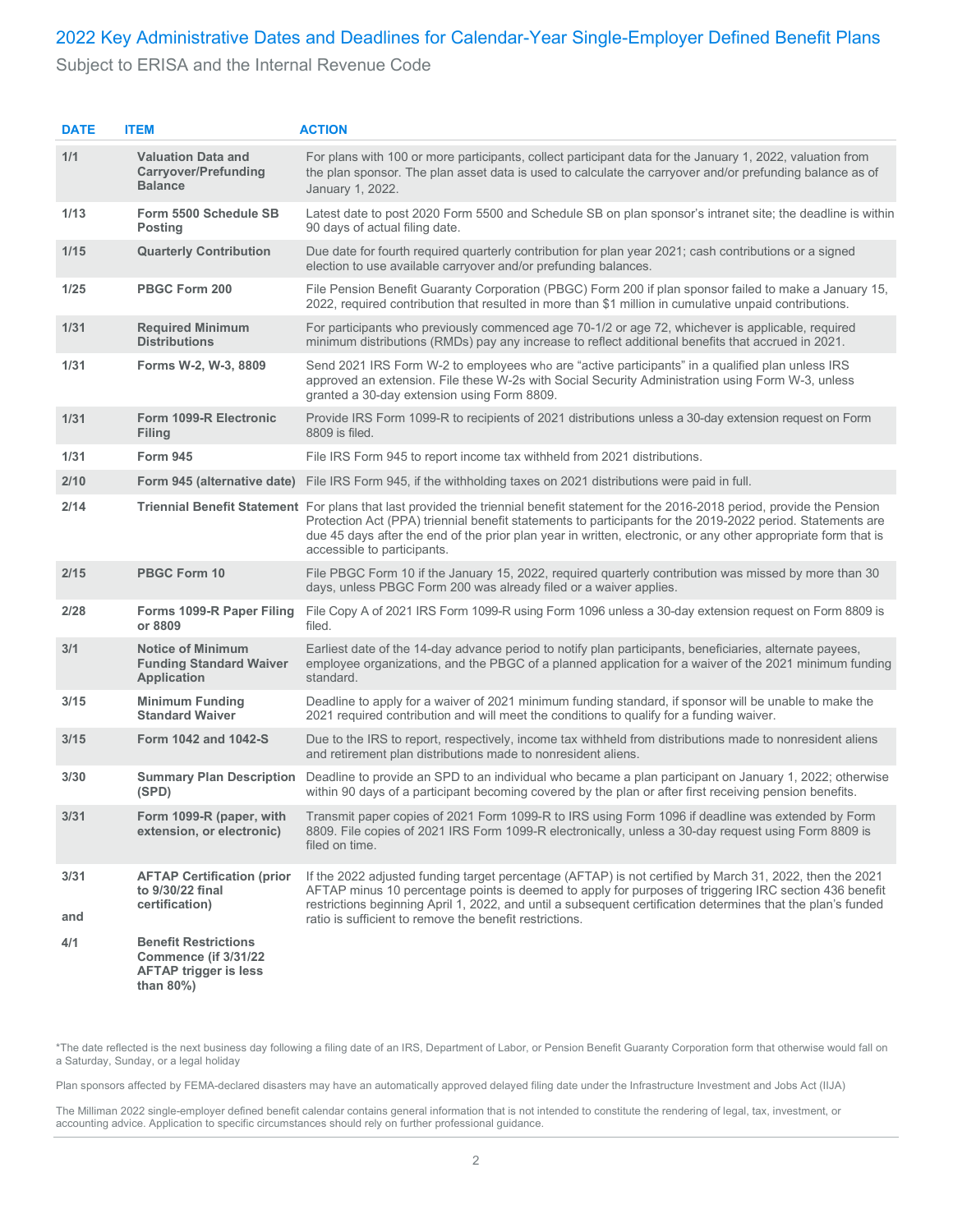#### 2022 key administrative dates and deadlines for calendar-year single-employer defined benefit plans

Subject to ERISA and the Internal Revenue Code

| <b>DATE</b> | <b>ITEM</b>                                                                      | <b>ACTION</b>                                                                                                                                                                                                                                                                       |
|-------------|----------------------------------------------------------------------------------|-------------------------------------------------------------------------------------------------------------------------------------------------------------------------------------------------------------------------------------------------------------------------------------|
| 4/1         | <b>Required Minimum</b><br><b>Distribution</b>                                   | Deadline to make first RMD in 2022 to terminated vested participants who attained age 70 <sup>1</sup> / <sub>2</sub> or age 72,<br>whichever is applicable, and to participants who retired in 2021 who were older than age $70\frac{1}{2}$ or age 72,<br>whichever is applicable.  |
| 4/15        | <b>Quarterly Contribution</b>                                                    | Due date for first required quarterly contribution for plan year 2022; cash contributions or a signed<br>election to use available carryover and/or prefunding balances.                                                                                                            |
| 4/15        | PBGC Form 4010                                                                   | For employers with calendar-year fiscal years, file PBGC Form 4010 if plan meets the "gateway" test for<br>2021, unless an exception applies.                                                                                                                                       |
| 4/25        | PBGC Form 200                                                                    | File PBGC Form 200, if plan sponsor failed to make an April 15, 2022, required contribution on time that<br>resulted in more than \$1 million in cumulative unpaid contributions.                                                                                                   |
| 4/30        | <b>Large Plan Annual</b><br><b>Funding Notice (at least</b><br>100 participants) | Provide 2021 annual funding notice (AFN) to participants, beneficiaries, labor organizations representing<br>participants and beneficiaries, and PBGC. A notice to PBGC is not required if plan has less than \$50<br>million in underfunding.                                      |
| 4/30        | Form 1099-R (electronic,<br>with extension)                                      | Transmit copies of 2021 Form 1099-R electronically to the IRS if deadline was extended by Form 8809.                                                                                                                                                                                |
| 5/1         | <b>Notice of Funding-Based</b><br>Limitation                                     | Provide a notice of IRC section 436 benefit restrictions to plan participants if the 2022 certified AFTAP or<br>deemed AFTAP is less than 80% as of April 1, 2022, and notice was not previously provided.                                                                          |
| $5/16*$     | <b>PBGC Form 10</b>                                                              | File PBGC Form 10 if the April 15, 2022, required quarterly contribution was missed by more than 30 days,<br>unless PBGC Form 200 was already filed or a waiver applies.                                                                                                            |
| 6/1         | <b>Request to Use Substitute</b><br><b>Mortality Tables</b>                      | Deadline for plan sponsors to submit IRS request to begin using substitute mortality tables for plan year<br>2023.                                                                                                                                                                  |
| 7/15        | <b>Quarterly Contribution</b>                                                    | Due date for second required quarterly contribution for plan year 2022; cash contributions or a signed<br>election to use available carryover and/or prefunding balances.                                                                                                           |
| 7/25        | PBGC Form 200                                                                    | File PBGC Form 200, if plan sponsor failed to timely make a July 15, 2022, required contribution that<br>resulted in more than \$1 million in cumulative unpaid contributions.                                                                                                      |
| 7/29        | <b>Summary of Material</b><br><b>Modifications (SMM)</b>                         | Provide a SMM to participants if plan adopted amendments for the plan year ending December 31, 2021,<br>unless the information was included in an SPD.                                                                                                                              |
| $8/1*$      | <b>Least 100 Participants</b>                                                    | Plan Audit for Plans With at Deadline to obtain a qualified accountant's audit report to include as attachment to Form 5500 Schedule H.                                                                                                                                             |
| $8/1*$      | Form 5500 or 5558                                                                | File 2021 Form 5500 or Form 5558 to extend the Form 5500 filing due date by two and a half months.                                                                                                                                                                                  |
| $8/1*$      | <b>Small Plan Annual Funding</b><br>Notice (no more than 100<br>participants)    | Provide 2021 annual funding notice (AFN) to participants, beneficiaries, labor organizations representing<br>participants and beneficiaries, and PBGC. A notice to PBGC is not required if the plan has less than \$50<br>million in underfunding.                                  |
| $8/1*$      | <b>Form 8955-SSA</b><br>or 5558                                                  | File IRS Form 8955-SSA or File Form 5558 to extend the Form 8955-SSA filing due date by two and a half<br>months.                                                                                                                                                                   |
| $8/1*$      | <b>Notice to Terminated</b><br><b>Vested Employees</b>                           | Provide a notice describing the amount of the vested accrued benefit at normal retirement age to<br>terminated vested employees who were reported on 2021 Form 8955-SSA.                                                                                                            |
| $8/1*$      | Form 5330 or 5558                                                                | File IRS Form 5330 to report and pay excise taxes on 2021 prohibited transactions and nondeductible<br>contributions, unless the due date was extended by an approved IRS Form 5558.                                                                                                |
| $8/15*$     | <b>PBGC Form 10</b>                                                              | File PBGC Form 10 if the July 15, 2022, required quarterly contribution was missed by more than 30 days,<br>unless PBGC Form 200 was already filed or a waiver applies.                                                                                                             |
| 9/15        | <b>Minimum Funding</b><br>Contribution                                           | Due date to make a final contribution to satisfy the plan year 2021 minimum funding requirement or to<br>make any contribution to be included on the 2021 Schedule SB.                                                                                                              |
| 9/15        | <b>Credit Balance Election</b>                                                   | Deadline to elect to add to the 2022 prefunding balance or to use the plan's carryover and/or prefunding<br>balance to offset the minimum required contribution for 2021 by providing an irrevocable written notification<br>to the plan's enrolled actuary and plan administrator. |
| $9/26*$     | PBGC Form 200                                                                    | File PBGC Form 200, if plan sponsor failed to make a September 15, 2022, required contribution that<br>resulted in more than \$1 million in cumulative unpaid contributions.                                                                                                        |

\*The date reflected is the next business day following a filing date of an IRS, Department of Labor, or Pension Benefit Guaranty Corporation form that otherwise would fall on a Saturday, Sunday, or a legal holiday

Plan sponsors affected by FEMA-declared disasters may have an automatically approved delayed filing date under the Infrastructure Investment and Jobs Act (IIJA)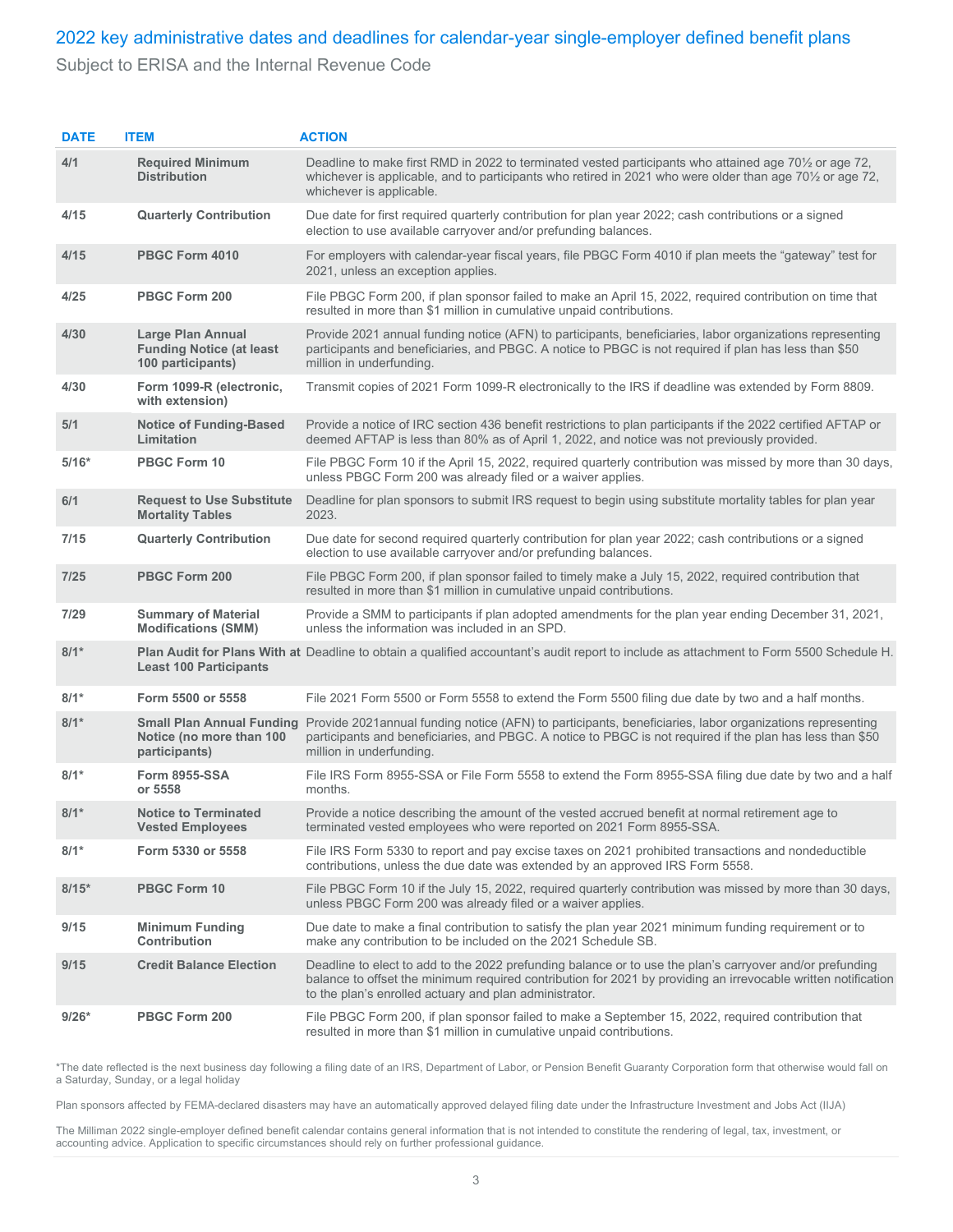#### 2022 key administrative dates and deadlines for calendar-year single-employer defined benefit plans

Subject to ERISA and the Internal Revenue Code

| <b>DATE</b> | <b>ITEM</b>                                                          | <b>ACTION</b>                                                                                                                                                                                                                                                                                                                                  |
|-------------|----------------------------------------------------------------------|------------------------------------------------------------------------------------------------------------------------------------------------------------------------------------------------------------------------------------------------------------------------------------------------------------------------------------------------|
| 9/30        | <b>Summary Annual Report</b><br>for Non-PBGC-Covered<br><b>Plans</b> | For non-PBGC-covered plans, distribute Summary Annual Report to participants, unless extended by IRS<br>Form 5558.                                                                                                                                                                                                                             |
| 9/30        | <b>AFTAP Certification</b>                                           | Deadline for completion of the actuarial valuation and certification of the final plan year 2022 AFTAP,<br>unless the 2022 AFTAP was "range"-certified. If the AFTAP is not certified by this date, the AFTAP is<br>deemed to be less than 60% for the remainder of plan year 2022.                                                            |
| 10/1        | <b>AFTAP-Triggered Benefit</b><br><b>Restrictions</b>                | Commence IRC section 436 benefit restrictions if plan's certified or deemed 2022 AFTAP as of September<br>30, 2022, is less than 80%.                                                                                                                                                                                                          |
| 10/15       | <b>Quarterly Contribution</b>                                        | Due date for third required quarterly contribution for plan year 2022; cash contributions or a signed election<br>to use available carryover and/or prefunding balances.                                                                                                                                                                       |
| 10/15       | <b>Corrective Plan</b><br><b>Amendment</b>                           | Deadline to adopt a retroactive corrective plan amendment, if plan fails minimum coverage,<br>nondiscrimination, and/or compensation requirements for plan year 2021.                                                                                                                                                                          |
| $10/17*$    | <b>PBGC Form 10</b>                                                  | File PBGC Form 10 if the September 15, 2022, final contribution for plan year 2021 was missed by more<br>than 30 days, unless PBGC Form 200 was already filed or a waiver applies.                                                                                                                                                             |
| $10/17*$    | than 100 participants)                                               | Small Plan Annual Funding Provide 2021 annual funding notice (AFN) to participants, beneficiaries, labor organizations representing<br>Notice Alternative (no more participants and beneficiaries, and PBGC if Form 5500 filing date was extended. A notice to PBGC is not<br>required if the plan has less than \$50 million in underfunding. |
| $10/17*$    | <b>Form 5500</b>                                                     | File 2021 Form 5500 if the due date was extended by IRS Form 5558.                                                                                                                                                                                                                                                                             |
| $10/17*$    | <b>Form 8955-SSA</b>                                                 | File 2021 Form 8955-SSA if the due date was extended by IRS Form 5558.                                                                                                                                                                                                                                                                         |
| $10/17*$    | <b>Notice to Terminated</b><br><b>Vested Employees</b>               | Provide a notice describing the amount of the vested accrued benefit at normal retirement age to<br>terminated vested employees who were reported on 2021 Form 8955-SSA if the due date was extended by<br><b>IRS Form 5558.</b>                                                                                                               |
| $10/17*$    | <b>PBGC Comprehensive</b><br><b>Premium Filing</b>                   | File 2022 PBGC Comprehensive Premium Filing and pay flat-rate and variable-rate premiums.                                                                                                                                                                                                                                                      |
| 10/25       | PBGC Form 200                                                        | File PBGC Form 200, if plan sponsor failed to make an October 15, 2022, required contribution on time<br>that resulted in more than \$1 million in cumulative unpaid contributions.                                                                                                                                                            |
| 10/30       | <b>Notice of Funding-Based</b><br>Limitation                         | Provide a notice of IRC section 436 benefit restrictions to plan participants, if the September 30, 2022,<br>certified or deemed AFTAP is less than 80% and notice was not previously provided.                                                                                                                                                |
| 11/14       | <b>PBGC Form 10</b>                                                  | File PBGC Form 10 if October 15, 2022, required quarterly contribution was missed by more than 30 days,<br>unless PBGC Form 200 was already filed or a waiver applies.                                                                                                                                                                         |
| 12/15       | <b>Summary Annual Report</b><br>for Non-PBGC-Covered<br><b>Plans</b> | For non-PBGC-covered plans, distribute Summary Annual Report to participants, if Form 5500 due date<br>was extended by Form 5558.                                                                                                                                                                                                              |
| 12/31       | <b>AFTAP "Range"</b><br><b>Certification Expiration</b>              | Deadline to certify 2022 AFTAP if plan used a "range" certification. Failure to certify AFTAP by December<br>31, 2022, will result in AFTAP for plan year 2022 being deemed under 60% retroactively to October 1,<br>2022.                                                                                                                     |
| 12/31       | <b>Annual Benefit Statement</b><br><b>Availability Notice</b>        | Provide an annual notice to participants about the availability of and means to obtain a pension benefit<br>statement, if alternative notification approach will be used.                                                                                                                                                                      |
| 12/31       | <b>Election to Reduce Credit</b><br><b>Balance</b>                   | Deadline to elect to reduce plan's carryover and/or prefunding balance as of January 1, 2022, by providing<br>an irrevocable written notification to the plan's enrolled actuary and the plan administrator.                                                                                                                                   |
| 12/31       | <b>Revocation of Credit</b><br><b>Balance Election</b>               | Deadline to revoke a prior election to use a carryover and/or prefunding balance to meet minimum funding<br>requirements for 2022, by providing written notification to the plan's enrolled actuary and the plan<br>administrator.                                                                                                             |

Plan sponsors affected by FEMA-declared disasters may have an automatically approved delayed filing date under the Infrastructure Investment and Jobs Act (IIJA)

<sup>\*</sup>The date reflected is the next business day following a filing date of an IRS, Department of Labor, or Pension Benefit Guaranty Corporation form that otherwise would fall on a Saturday, Sunday, or a legal holiday